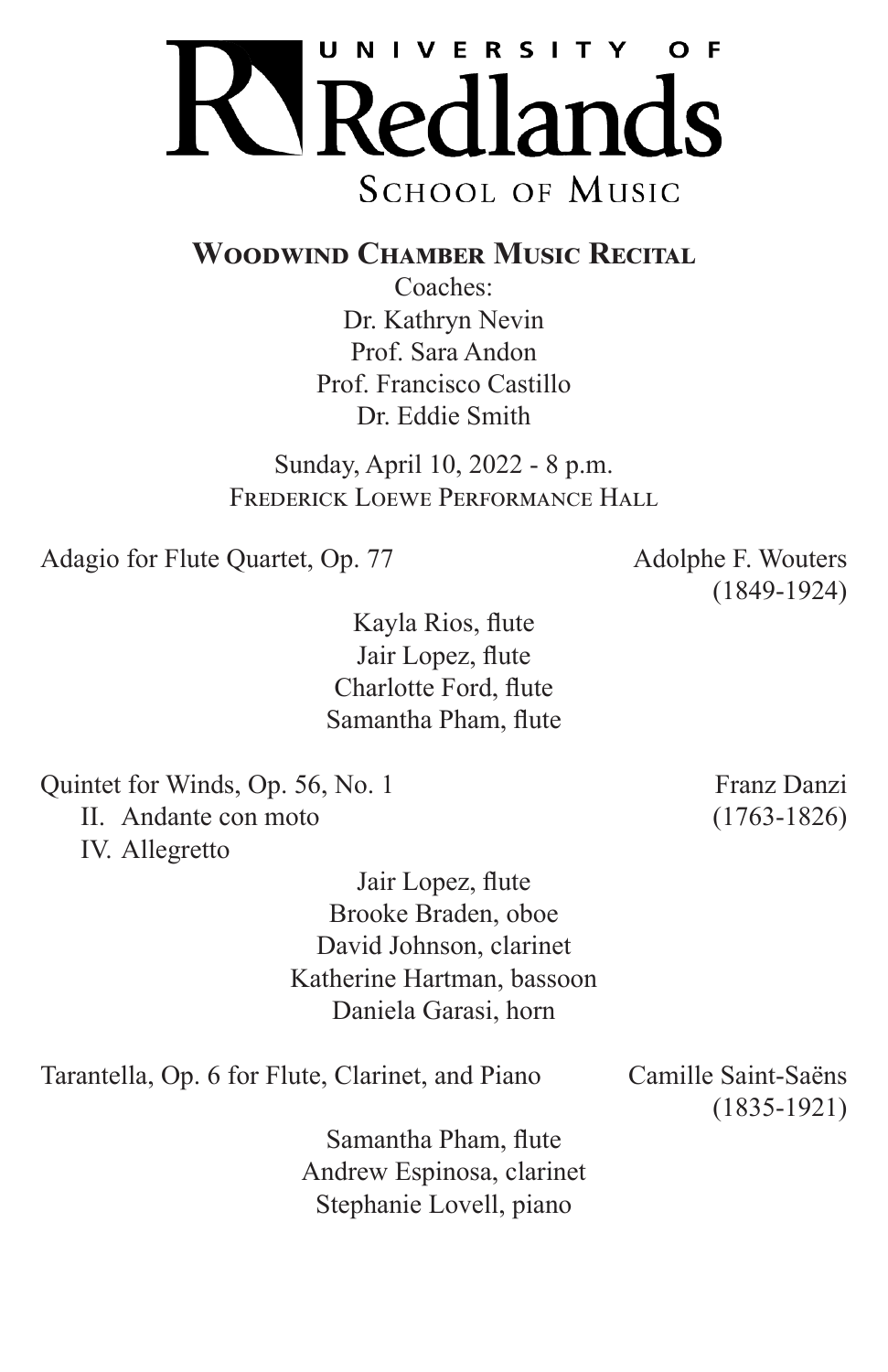| "Birds", Trio for Piccolo, Flute and Alto Flute<br>Angela Bozman, piccolo<br>Monserrat Corral, flute<br>Jair Lopez, alto flute                                                 | Herman Beeftink<br>(b. 1953)      |
|--------------------------------------------------------------------------------------------------------------------------------------------------------------------------------|-----------------------------------|
| Divertimento for Clarinet Quartet<br>III. Allegro con brio<br>Kathryn Nevin, clarinet<br>Caitlin White, clarinet<br>Andrew Espinosa, clarinet<br>Jehsica Castle, bass clarinet | Alfred Uhl<br>$(1909-1992)$       |
| Peace<br>Connor Edmundson, soprano saxophone<br>Rowan Glover, alto saxophone<br>Emanuel Esparza, tenor saxophone<br>Travis Woliung, baritone saxophone                         | David Maslanka<br>$(1943 - 2017)$ |
| Duet for Two Flutes in B-Flat Major, Op. 137, No. 5<br>Allegretto<br>I.                                                                                                        | <b>Anton-Bernard Furstenau</b>    |

Christopher Figueroa, flute Paige Scalise, flute

RudiMental Nick Heilborn (b. 1998)

(1792-1852)

Connor Edmundson, baritone saxophone Emanuel Esparza, baritone saxophone Rowan Glover, baritone saxophone Travis Woliung, baritone saxophone